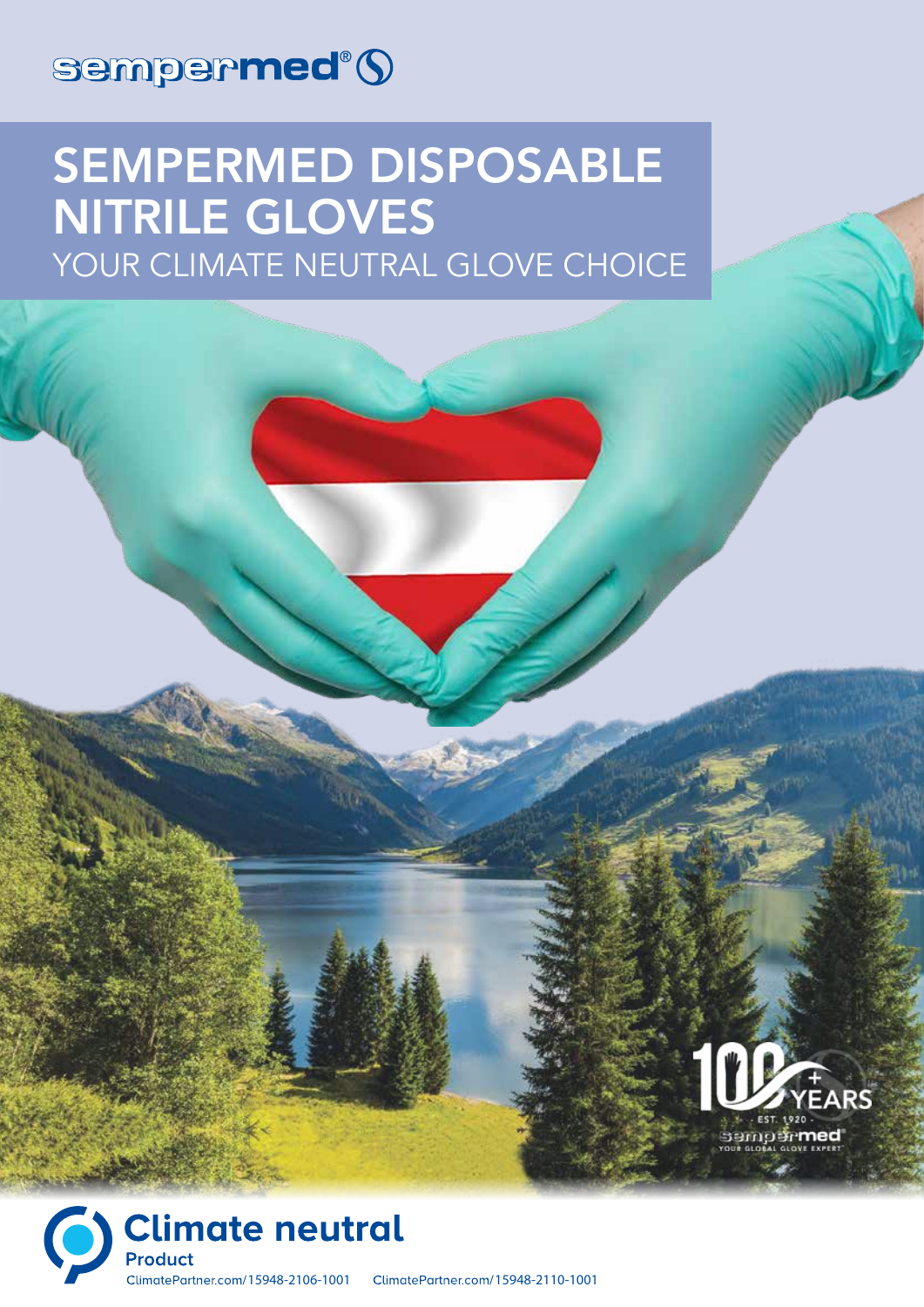## GOOD FOR YOUR HANDS – GOOD FOR THE PLANET

The new Sempermed® disposable nitrile glove does not just protect your hands, it helps to protect the climate. Working with Climate Partners, we are offsetting any CO<sub>2</sub> emissions created in the whole supply chain from manufacturing to delivery of this glove, making it our first completely carbon neutral product. Additionally, this new glove is produced using our innovative Green Glove technology, which results in significantly less CO $_{\textrm{\tiny{2}}}$  emissions and water usage. Now you can choose to make an impact every time you use a glove.



#### WHAT DOES CLIMATE NEUTRALITY MEAN?

Products are considered climate neutral if the CO<sub>2</sub> emitted has been completely offset by supporting internationally recognized carbon offset projects. Permanently offsetting these harmful emissions, in addition to avoiding and reducing them, is an important step in combating climate change.

These projects reduce emissions of greenhouse gases by focusing on forest conservation, reforestation or renewable energy. Such projects must prove compliance with internationally recognized criteria and are certified and audited by independent third parties.



#### HOW DOES THIS INNOVATIVE NITRILE GLOVE BENEFIT YOU:

Stay protected against viruses and blood-borne pathogens as this innovative glove provides superior barrier protection. Our new nitrile glove also protects your skin against skin irritations, because its formulation is free from natural rubber latex proteins and accelerator chemicals.

- Skin-friendly: no chlorine, natural rubber latex proteins or accelerator chemicals
- Optimal 'touch and feel' allows you to handle different tasks with confidence
- Fast and easy glove donning thanks to synthetic inner coating
- $$\circledast$  Extra grip in dry and even wet environments due to textured fingerprints$
- $<sup>3</sup>$  Pleasant wearing experience for long periods of time thanks to the comfortable material</sup>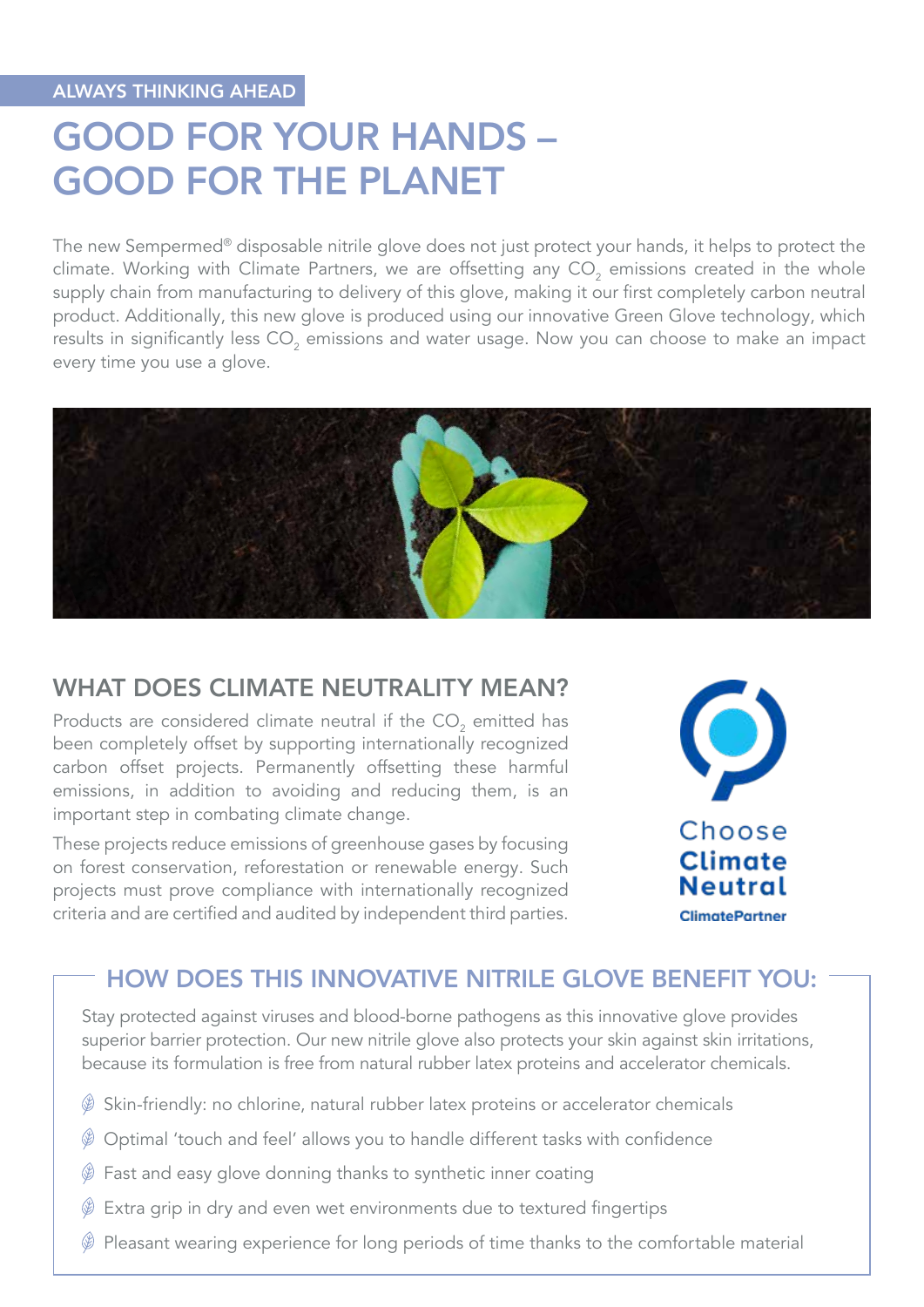

### AUSTRIA: PROTECTING THE ALPS

In Austria, our project aims to protect the fragile alpine ecosystem. As a major tourist attraction, the Austrian alps are vital to the local economy. At the same time, tourism is known to be a significant driver of climate change. This project supports the local tourism industry on its way to climate neutrality through measures which protect the climate and therefore keep the ecosystem intact and add to the quality of life of the people living in the region.



#### HOW DOES OUR GLOVE BENEFIT THE ENVIRONMENT?

This new and innovative product is our first climate-neutral glove. You can feel comfortable in the fact that you are using a glove that minimises the negative impact on the climate. Through our collaboration with Climate Partners in the production of this glove, we have purchased carbon offsets through two climate projects in Austria and Nicaragua. These projects also promote sustainable development efforts such as expanding local infrastructure, creating jobs and preserving bio-diversity.



#### NICARAGUA: FIGHTING DEFORESTATION

The project in Rio Kama, Nicaragua, has turned degraded land into a thriving biodiverse ecosystem thanks to the planting of over one million plants of a native species of giant clumping bamboo, while at the same time also preserving an old forest. Planting and harvesting bamboo is an effective way of preventing deforestation and capturing  $\mathrm{CO}_{2'}$  since harvesting does not kill the plant. Instead, selected bamboo poles are harvested, and plants can continue to store carbon. This project also helps to lower temperatures worldwide in the fight against climate change, create micro-climates, and support the local economy as bamboo can be used to make sustainable products such as fibers and construction materials.

FIND OUT MORE AT:



**YITALPIN**<br>KLIMAINYESTMENI



ClimatePartner.com/15948-2106-1001 ClimatePartner.com/15948-2110-1001